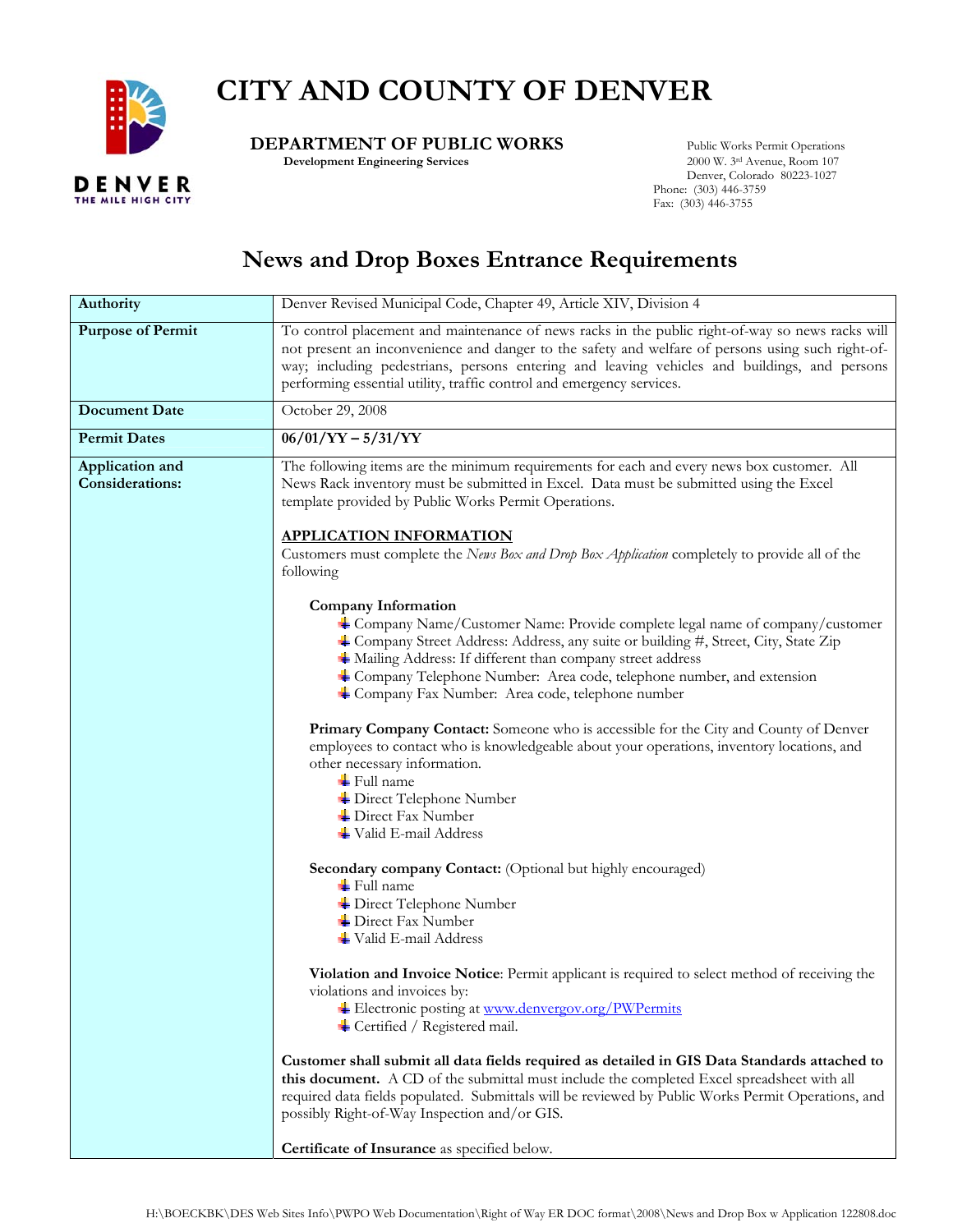| Bond:                                                                       | A bond to the City and County of Denver to cover the removal of any news rack that is in violation                                                                                                                                                                                                                                                                                                                                                                                                                                                                                                                                                                                                                                                                                                                                        |  |
|-----------------------------------------------------------------------------|-------------------------------------------------------------------------------------------------------------------------------------------------------------------------------------------------------------------------------------------------------------------------------------------------------------------------------------------------------------------------------------------------------------------------------------------------------------------------------------------------------------------------------------------------------------------------------------------------------------------------------------------------------------------------------------------------------------------------------------------------------------------------------------------------------------------------------------------|--|
|                                                                             | of this ordinance is required with the first Company application in the amounts of \$75.00 per<br>permitted news rack up to a maximum of \$5,000.00                                                                                                                                                                                                                                                                                                                                                                                                                                                                                                                                                                                                                                                                                       |  |
|                                                                             |                                                                                                                                                                                                                                                                                                                                                                                                                                                                                                                                                                                                                                                                                                                                                                                                                                           |  |
| <b>Certificate of Insurance</b>                                             | Pursuant to the Denver Revised Municipal Code, the Customer needs to submit to Public Works<br>Permit Operations a Certificate of Insurance providing coverage for all news rack location for the<br>duration of the permit. Specific coverage should include the City and County of Denver as an<br>additional insured as follows: "Additional insured: The City and County of Denver, its Officer,<br>Officials, and Employees." The City and County of Denver must also be listed as the Certificate<br>holder. Permit will not be issued without the Certificate of Insurance.<br>Applicant must have valid & current Certificate of Insurance with minimum General Liability<br>Limits of: \$100,000 Individual Bodily Injury; \$300,000 Aggregate Bodily Liability and \$50,000<br>Property Damage OR \$300,000 Combined Liability. |  |
| <b>Violation Notices</b>                                                    | Violations and Invoices will be delivered as specified by the applicant on the application by either:<br>$\ddot{ }$ Electronic notices available on the Internet that are combined into a single document titled,<br>"Violation and Invoice Notice"<br>Delivered via certified mail.<br>Permit holders will not receive additional invoices or statements.                                                                                                                                                                                                                                                                                                                                                                                                                                                                                |  |
| Fees                                                                        | <b>Permit Fees:</b>                                                                                                                                                                                                                                                                                                                                                                                                                                                                                                                                                                                                                                                                                                                                                                                                                       |  |
|                                                                             | $\div$ \$6.00 for each news rack that is to be permitted<br>Violation and Invoice Fees:<br>\$25.00 per Electronic Notice & Invoice posted & available for viewing at News and Drop<br><b>Box Invoices and Violations</b><br>$\frac{1}{2}$ \$35.00 per Notice & Invoice sent via facsimile and/or the U.S. Mail (certified)<br>$\ddagger$ \$6.00 for Graffiti<br>↓ \$120.00 for each Impounded box<br>S26.00 for each disposed box.<br>Violations will be given 10-14 days to comply after this period the news boxes will be impounded<br>and will be set for disposal 10 days after impoundment.<br>Each "Violation and Invoice Notice" has a unique identifying number in the top right hand corner.<br>All payments must reference this number to insure proper credit is given.<br>Make checks payable to the Manager of Finance.     |  |
| Complaints for Graffiti on                                                  | Contact "Keep Denver Beautiful" program at Public Works, Solid Waste Division 720-865-7867                                                                                                                                                                                                                                                                                                                                                                                                                                                                                                                                                                                                                                                                                                                                                |  |
| <b>News Racks</b>                                                           | and fax 720.865.6832.<br>Citizens should call for graffiti complaints and to get on their referral list.                                                                                                                                                                                                                                                                                                                                                                                                                                                                                                                                                                                                                                                                                                                                  |  |
| <b>Company Street Address if</b>                                            | Public Works Permit Operation will use 200 W. 14th Avenue as an override address when the                                                                                                                                                                                                                                                                                                                                                                                                                                                                                                                                                                                                                                                                                                                                                 |  |
| not in Denver                                                               | company does not have a Denver mailing address. We still need to put the business address on the                                                                                                                                                                                                                                                                                                                                                                                                                                                                                                                                                                                                                                                                                                                                          |  |
|                                                                             | permit                                                                                                                                                                                                                                                                                                                                                                                                                                                                                                                                                                                                                                                                                                                                                                                                                                    |  |
| <b>New Bike Racks Next to</b><br><b>Existing News Racks with</b><br>Permits | Installation of new bike racks must work around permitted news racks.                                                                                                                                                                                                                                                                                                                                                                                                                                                                                                                                                                                                                                                                                                                                                                     |  |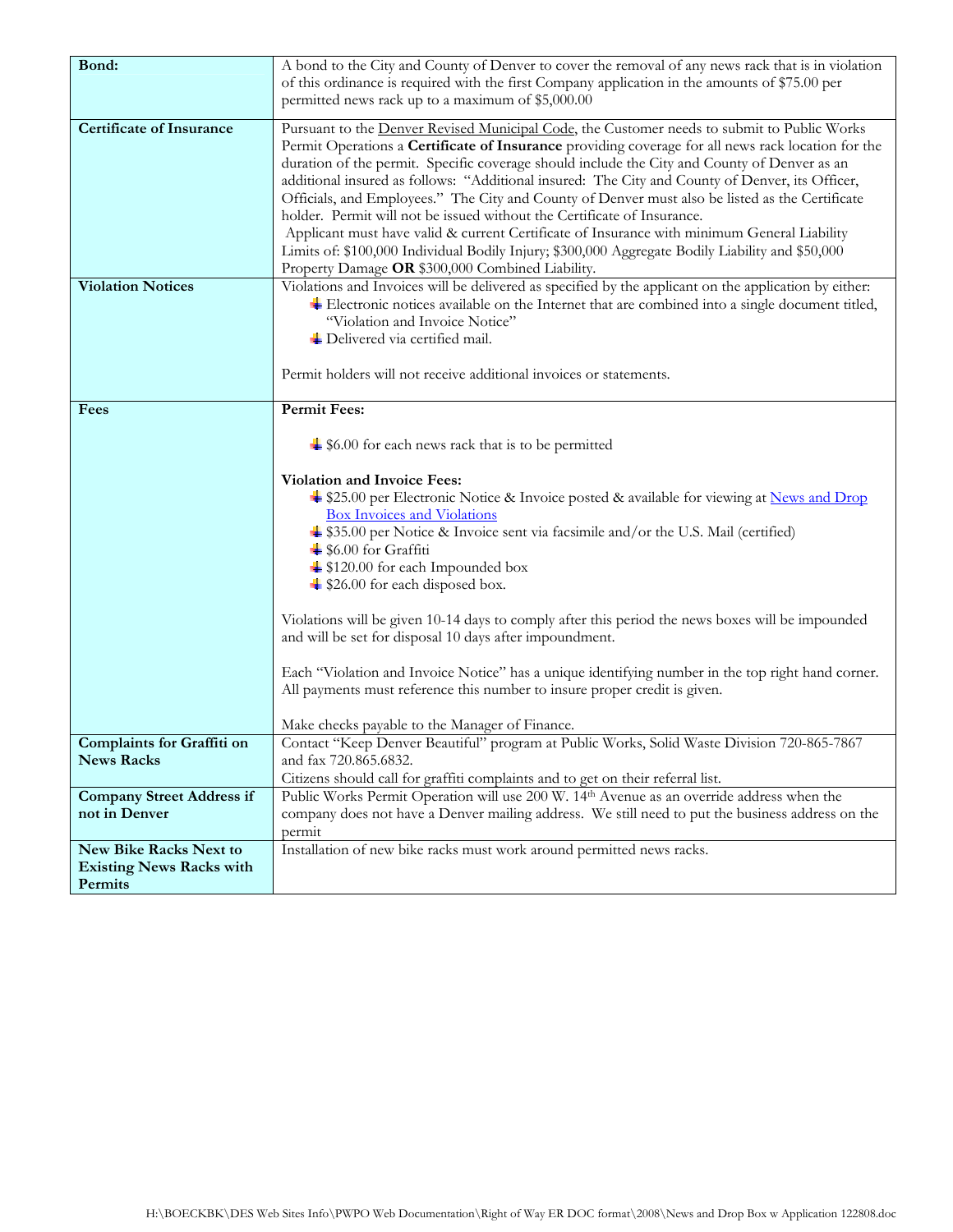#### **GIS Data Standards for News and Drop Box Permit Applications**

All digital data provided to the City and County of Denver GIS will follow these GIS Data Standards. If there are questions, please contact Public Works Permit Operations.

#### *Data Submission Standards:*

- 1. Delivery format will be Microsoft Excel format. Please use attached spreadsheet template.
- 2. Each news box permittee will use the attached spreadsheet file, *Newsbox\_Permits.xls*.
- 3. **Unauthorized altering** of the spreadsheet is not allowed and the spreadsheet may not be accepted for submittal.
- 4. The following attribute fields will be used

| <b>Attribute Field Name</b>                               | Database<br>Parameters (Width,<br>Data Type) | <b>Description of Field</b>                                                                                                          |
|-----------------------------------------------------------|----------------------------------------------|--------------------------------------------------------------------------------------------------------------------------------------|
| BOX ID                                                    | Long Integer                                 | Unique ID (1-2000) determined by Permit<br>applicant                                                                                 |
| PUBLICATION NAME                                          | 50, Text                                     | Name of publication in box (Use pull-down<br>menu). If Publication Name is not in, please<br>enter it directly into the spreadsheet. |
| <b>STREET NUMBER</b>                                      | 10, Text                                     | Address number in which the news box is in<br>front of                                                                               |
| <b>STREET DIRECTION</b>                                   | 10, Text                                     | Street address direction (N, S.E, W) (Use pull-<br>down menu)                                                                        |
| <b>STREET NAME</b>                                        | 50, Text                                     | Street address name (Use pull-down menu)                                                                                             |
| <b>STREET TYPE</b>                                        | 5. Text                                      | Street address type (Use pull-down menu)                                                                                             |
| STREET SUFFIX                                             | 10, Text                                     | Street address suffix (Use pull-down menu)                                                                                           |
| FIRST CROSS-STREET OF THE<br>INTERSECTION (OPTIONAL)      | 50, Text                                     | The street name that the news box is located<br>on (nearest intersection to news box.) (Use<br>pull-down menu)                       |
| SECOND CROSS-STREET OF THE<br>INTERSECTION (OPTIONAL)     | 50, Text                                     | The cross-street name (nearest intersection<br>to news box.) (Use pull-down menu)                                                    |
| STREET INTERSECTION CORNER (NW, SW,<br>NE, SE) (OPTIONAL) | 2, Text                                      | The intersection corner description where the<br>news box is located (Use pull-down menu)                                            |
| COMPANY                                                   | 50, Text                                     | Name of the news box permittee                                                                                                       |
| GPS X-COORDINATE (OPTIONAL)                               | Long Integer                                 | X-coordinate for GIS location                                                                                                        |
| GPS Y-COORDINATE (OPTIONAL)                               | Long Integer                                 | Y-coordinate for GIS location                                                                                                        |
| PUBLICATION ROUTE (OPTIONAL)                              | 4, Text                                      | Publication route for Permit Applicant Use,<br>not required by Denver                                                                |
| PUBLICATION LINE (OPTIONAL)                               | 4, Text                                      | Publication line for Permit Applicant Use, not<br>required by Denver                                                                 |

#### *Data Entry Guidelines*

- 1. All database fields not labeled as optional are required to be filled in. Either the nearest street address (preferably) or the intersection street and cross-street fields must be entered.
- 2. All database entries will be capitalized and use alphanumeric characters only; when entering new data do not use symbols for abbreviations (**@ = AT, # = NO., "= IN, '= FT**) when entering data, commas and hyphens will be used for separators.
- 3. Address entries must follow City and County of Denver addressing standards. Use N, S, E, and W for street address prefixes, do not use a period after the prefix; and follow postal standards for address suffix (**AVE, BLVD, CIR, CT, DR, LN, PKWY, PL, RD, ST, WAY**) do not use a period after suffix.
- 4. Whenever possible entries will be chosen from the pull-down menu in the spreadsheet.